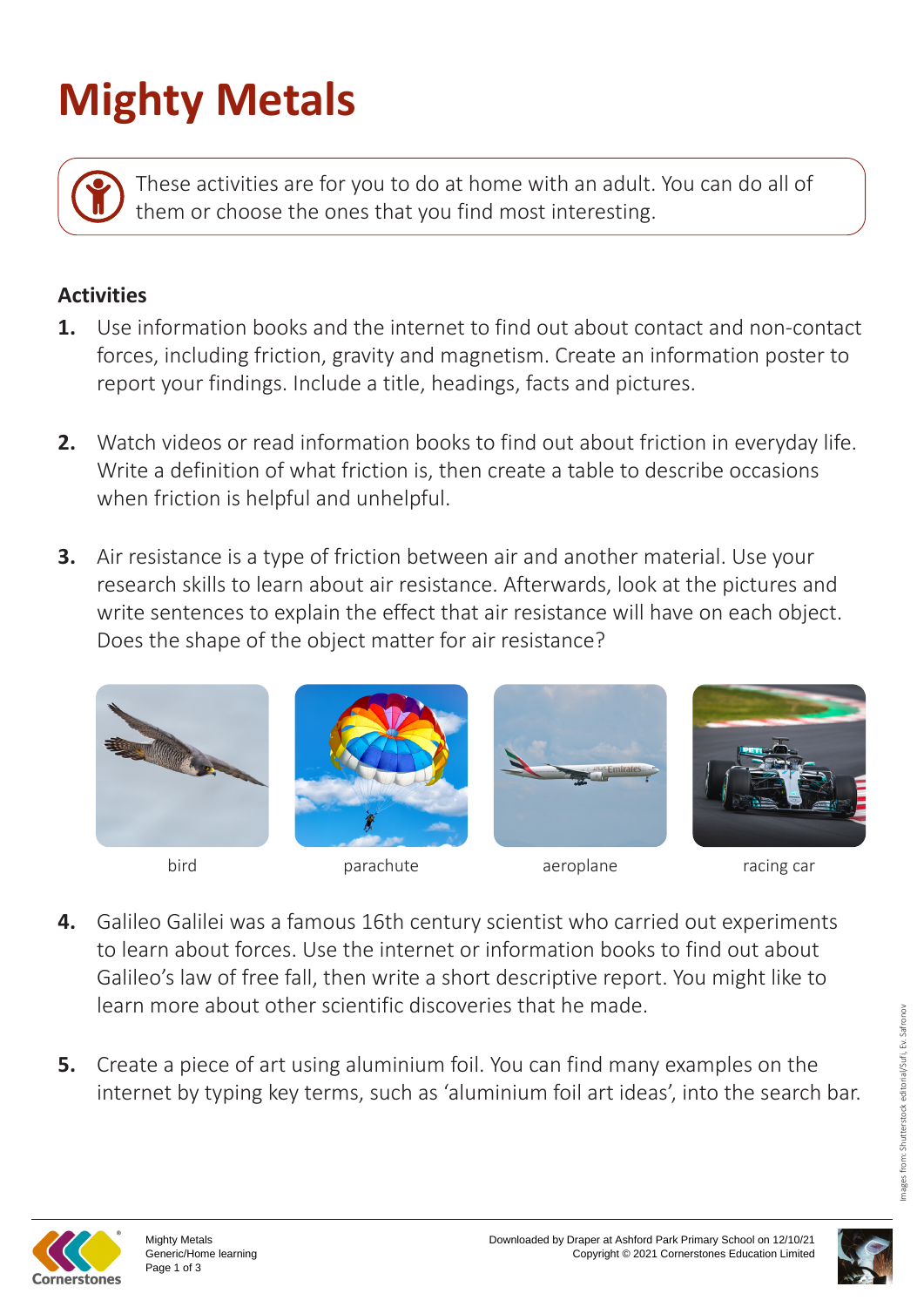- **6.** Gravity is a force that pulls things to the ground. The scientist, Sir Isaac Newton, first described gravity. Use a range of sources to find out more about gravity and the life and discoveries of Sir Isaac Newton. Afterwards, write a non-chronological report about Sir Isaac Newton and how he discovered gravity, as well as what gravity is and does. Include a title, headings, facts and pictures.
- **7.** Use information books and the internet to learn more about magnets and magnetism. Write down any interesting facts that you discover. Afterwards, use your facts to create a quiz about magnets and magnetism. See if a family member or friend can complete your quiz. Mark the quiz and share your knowledge, giving the answers to any questions that they answered incorrectly.
- **8.** Use your research skills to find out about levers and how they work. Can you find out what the terms fulcrum, load and effort mean, and what these words have to do with levers? Find or draw pictures to show everyday items that are examples of levers. Label the fulcrum and load and draw arrows to show where a person applies effort to work the lever.
- **9.** Use a range of sources to find out about different metals, their properties and uses. Use your research to answer the questions: What are metals? Where are they found? What is metallurgy? What does the process of extracting metals involve? Why are metals useful materials? Afterwards, complete a table for three metals of your choice. Include the metal's name, picture, properties and uses.
- **10.** Finish your home learning by writing some sentences or explaining to an adult what you have learned about forces, famous scientists, levers and metals.